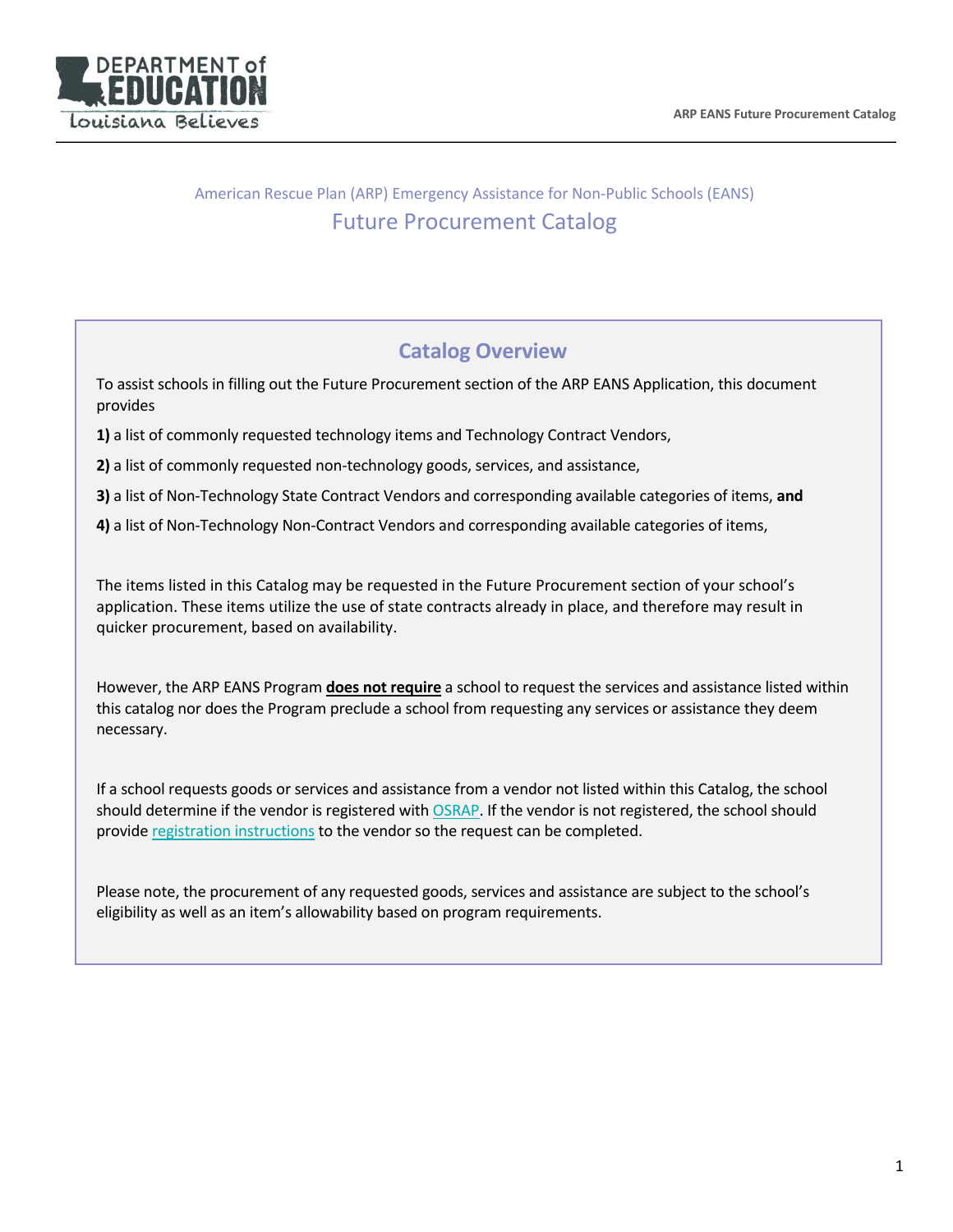## **Quotes Overview**

Vendor quotes for requested services and assistance are not a requirement of your completed application. However, providing vendor quotes may help LDOE in facilitating the procurement process for approved services or assistance.

Services or assistance requested from approved State Contract Vendor's do not have purchasing limits and therefore do not require multiple quotes.

For services and assistance requested from Non-Contract Vendors (vendors not contracted with the Office of State Procurement), the Procurement rules may require multiple quotes prior to purchase. Providing these quotes with the submission of your application may help facilitate the procurement process.

Please see below for Non-Contract Vendors procurement thresholds:

- If the purchase is at or below \$10,000, a preliminary quote is not needed.
- If the purchase is between \$10,001 and \$20,000, three quotes are strongly encouraged.
- If the purchase is between \$20,001 and \$30,000, five quotes are strongly encouraged.
- If the purchase is at or above \$30,001, LDOE may initiate a bid process through the Office of State Procurement.

While not a necessity, should you have them, the Program encourages you to upload the quote(s) to your application in all circumstances as it will assist the LDOE with procuring approved future procurement requests as efficiently as possible.

If you are requesting the renewal of existing software, please upload the existing contract within your application as this will assist the LDOE with procuring approved future procurement renewal requests as efficiently as possible.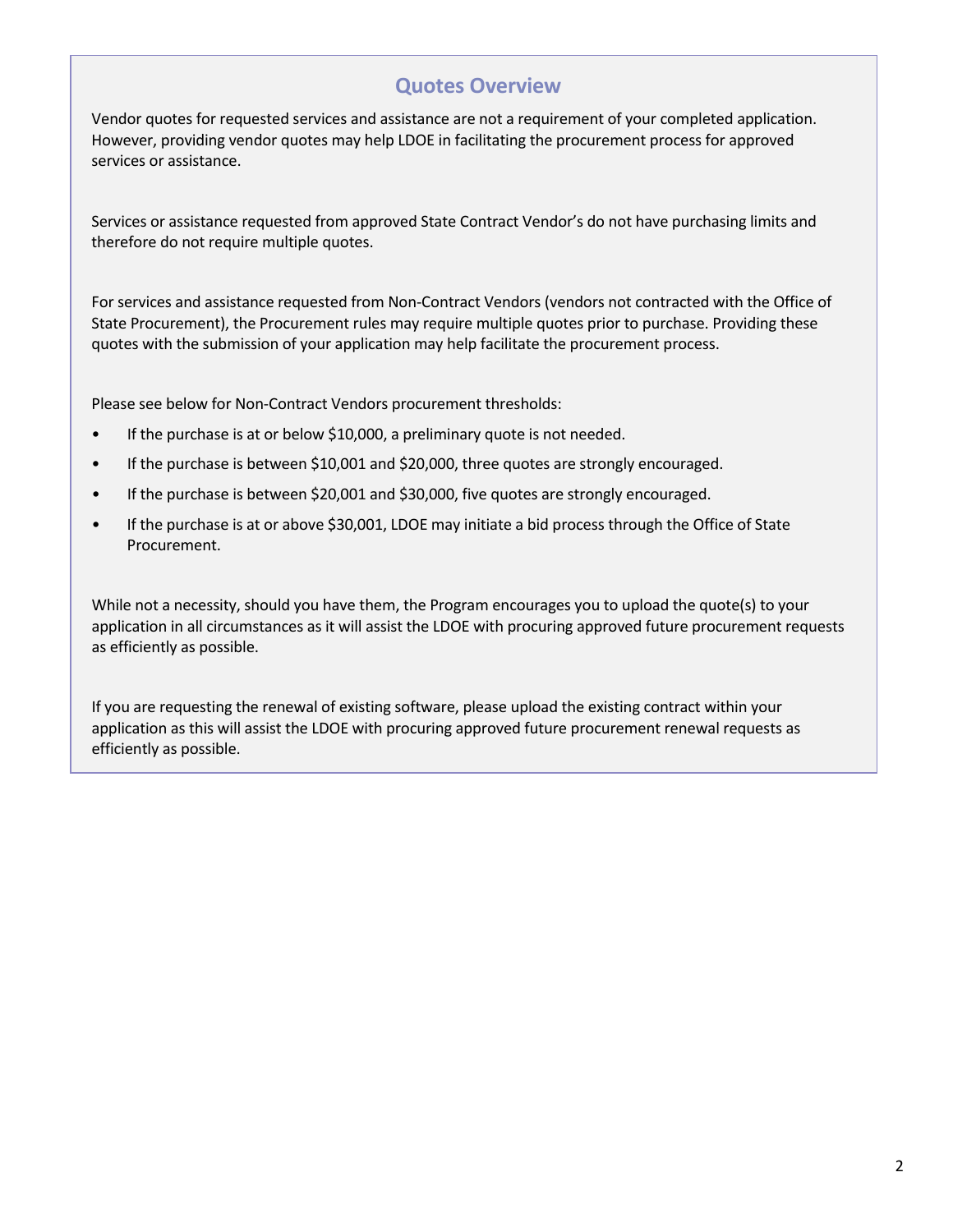| 1) Commonly requested technology items and Technology Contract Vendors                                                                                                                                                                                                                             |                             |  |
|----------------------------------------------------------------------------------------------------------------------------------------------------------------------------------------------------------------------------------------------------------------------------------------------------|-----------------------------|--|
| Item                                                                                                                                                                                                                                                                                               | <b>Contracted Vendor</b>    |  |
| <b>Calculators</b>                                                                                                                                                                                                                                                                                 |                             |  |
| <b>Basic Function Calculator</b>                                                                                                                                                                                                                                                                   | Dell, Office Depot, Staples |  |
| <b>Scientific Calculator</b>                                                                                                                                                                                                                                                                       |                             |  |
| <b>Graphing Calculator</b>                                                                                                                                                                                                                                                                         |                             |  |
| <b>Accessories and Peripherals</b><br>Note: Vendors listed below may be able to quote some but not all accessories and peripherals. Please<br>contact the vendor for the most up-to-date information. Schools may provide quotes from non-<br>contracted vendors (BH Photo, GovConnections, etc.). |                             |  |
| Cables - HDMI, USB, USB-C, Ethernet, etc.                                                                                                                                                                                                                                                          | Apple, Dell, AXI, CDW, SHI  |  |
| Cases for Chromebooks, Laptops and Tablets                                                                                                                                                                                                                                                         |                             |  |
| <b>Computer Mice</b>                                                                                                                                                                                                                                                                               |                             |  |
| Charging Cart for Laptops and Tablets                                                                                                                                                                                                                                                              |                             |  |
| Docking Stations for laptops                                                                                                                                                                                                                                                                       |                             |  |
| <b>Document Camera</b>                                                                                                                                                                                                                                                                             |                             |  |
| <b>Document Scanner</b>                                                                                                                                                                                                                                                                            |                             |  |
| Ear Buds (wired, wireless/Bluetooth)                                                                                                                                                                                                                                                               |                             |  |
| Keyboards (wired, wireless/Bluetooth)                                                                                                                                                                                                                                                              |                             |  |
| Headphones/Headsets (specify if you want USB, 3.5 mm jack, wired or<br>wireless/Bluetooth)                                                                                                                                                                                                         |                             |  |
| <b>Jump Drives</b>                                                                                                                                                                                                                                                                                 |                             |  |
| Laptop & Tablet Bags, Sleeves and Backpacks                                                                                                                                                                                                                                                        |                             |  |
| Laptop and Tablet Chargers                                                                                                                                                                                                                                                                         |                             |  |
| <b>Memory Cards</b>                                                                                                                                                                                                                                                                                |                             |  |
| Microscopes                                                                                                                                                                                                                                                                                        |                             |  |
| Monitors including large format TVs to be used as Monitors                                                                                                                                                                                                                                         |                             |  |
| Power Adaptors/chargers                                                                                                                                                                                                                                                                            |                             |  |
| Power Strips and Surge Protectors                                                                                                                                                                                                                                                                  |                             |  |
| Projectors and Projector Lens                                                                                                                                                                                                                                                                      |                             |  |
| Projector Screens (small and large format)                                                                                                                                                                                                                                                         |                             |  |
| <b>Stylus Pens</b>                                                                                                                                                                                                                                                                                 |                             |  |
| <b>USB-C Adaptors/Hubs</b>                                                                                                                                                                                                                                                                         |                             |  |
| <b>Web Cameras</b>                                                                                                                                                                                                                                                                                 |                             |  |
| Computer Hardware: Desktops, Laptops, Chromebooks, Computer Warranties and White Glove Services*<br>*All computers will be priced with a 3-year warranty/break/fix and Absolute Resilience for inventory and device<br>management/recovery.                                                        |                             |  |
| <b>Apple Branded Computers</b>                                                                                                                                                                                                                                                                     | Apple                       |  |
| <b>Detel Branded Computers</b>                                                                                                                                                                                                                                                                     | Detel                       |  |
| <b>Dell Branded Computers</b>                                                                                                                                                                                                                                                                      | Dell                        |  |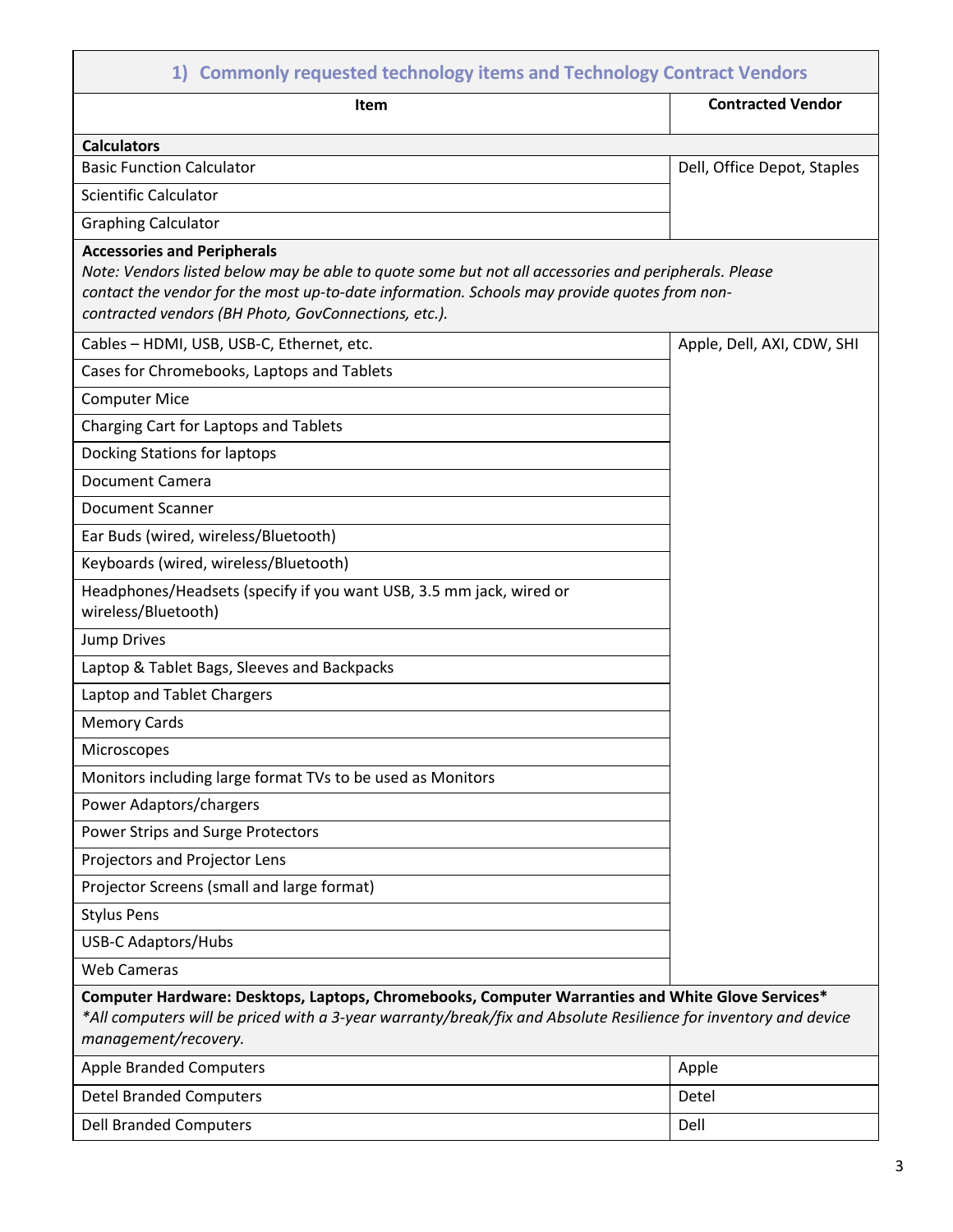| <b>HP Branded Computers</b>                                                                                                                                                                                                                                                                                             | <b>SHI</b><br>Howard<br><b>CDW</b>               |  |  |
|-------------------------------------------------------------------------------------------------------------------------------------------------------------------------------------------------------------------------------------------------------------------------------------------------------------------------|--------------------------------------------------|--|--|
| Lenovo Branded Computers                                                                                                                                                                                                                                                                                                | <b>SHI</b><br><b>CDW</b>                         |  |  |
| <b>Copier Purchases and Leases</b>                                                                                                                                                                                                                                                                                      |                                                  |  |  |
| Toshiba Brand Copiers/Printers/Scanners                                                                                                                                                                                                                                                                                 | <b>Advanced Office Systems</b><br>Inc.           |  |  |
| HP Brand Copiers/Printers/Scanners                                                                                                                                                                                                                                                                                      | <b>Advanced Office Systems</b><br>Inc., CDW, SHI |  |  |
| Canon Brand Copiers/Printers/Scanners                                                                                                                                                                                                                                                                                   | <b>Advanced Office Systems</b><br>Inc.           |  |  |
| <b>Interactive Panels</b>                                                                                                                                                                                                                                                                                               |                                                  |  |  |
| Promethean ActivPanels, Software, Accessories, Installation and Training                                                                                                                                                                                                                                                | AXI                                              |  |  |
| Newline Branded Interactive Boards, Accessories, Installation and Training                                                                                                                                                                                                                                              | Troxell                                          |  |  |
| Smart Branded Interactive Boards, Accessories, and Installation                                                                                                                                                                                                                                                         | Detel                                            |  |  |
| Dell ActivPanels, Software, and Accessories                                                                                                                                                                                                                                                                             | Dell                                             |  |  |
| <b>Web Cameras</b>                                                                                                                                                                                                                                                                                                      | AXI, Dell, SHI, Troxell                          |  |  |
| Software, Online Apps, Curriculum, Resources and Tools                                                                                                                                                                                                                                                                  |                                                  |  |  |
| Apple Pro Apps (Final Cut, Logic Pro, Motion, Compressor, Main Stage)                                                                                                                                                                                                                                                   | Apple                                            |  |  |
| Classlink                                                                                                                                                                                                                                                                                                               | Classlink                                        |  |  |
| <b>Generation Genius</b>                                                                                                                                                                                                                                                                                                | <b>Generation Genius</b>                         |  |  |
| Grammerly                                                                                                                                                                                                                                                                                                               | Grammerly                                        |  |  |
| IAMF                                                                                                                                                                                                                                                                                                                    | Apple                                            |  |  |
| Lexia Learning (Core 5 Reading, PowerUp Literacy, English, RAPID Assessment)                                                                                                                                                                                                                                            | Lexia Learning                                   |  |  |
| Moby Max                                                                                                                                                                                                                                                                                                                | Moby Max                                         |  |  |
| Quizlet                                                                                                                                                                                                                                                                                                                 | Quizlet                                          |  |  |
| Seesaw Learning                                                                                                                                                                                                                                                                                                         | Seesaw Learning                                  |  |  |
| <b>Typing Club</b>                                                                                                                                                                                                                                                                                                      | <b>Typing Club</b>                               |  |  |
| Rosetta Stone                                                                                                                                                                                                                                                                                                           | Rosetta Stone                                    |  |  |
| The following Software/Online Curriculum can be purchased on the State's NASPO / Software Contract via SHI<br>SHI will provide the final quote to the State. Schools can have their local Software Representative provide them a detailed line-item<br>quote for their ARP EANS application or SHI can provide a quote. |                                                  |  |  |
| <b>Absolute Software</b>                                                                                                                                                                                                                                                                                                |                                                  |  |  |
| <b>ACT Aspire</b>                                                                                                                                                                                                                                                                                                       |                                                  |  |  |
| <b>Adobe Creative Cloud</b>                                                                                                                                                                                                                                                                                             |                                                  |  |  |
| Agile Mind Educational Holdings, Inc - Agile Mind Math                                                                                                                                                                                                                                                                  |                                                  |  |  |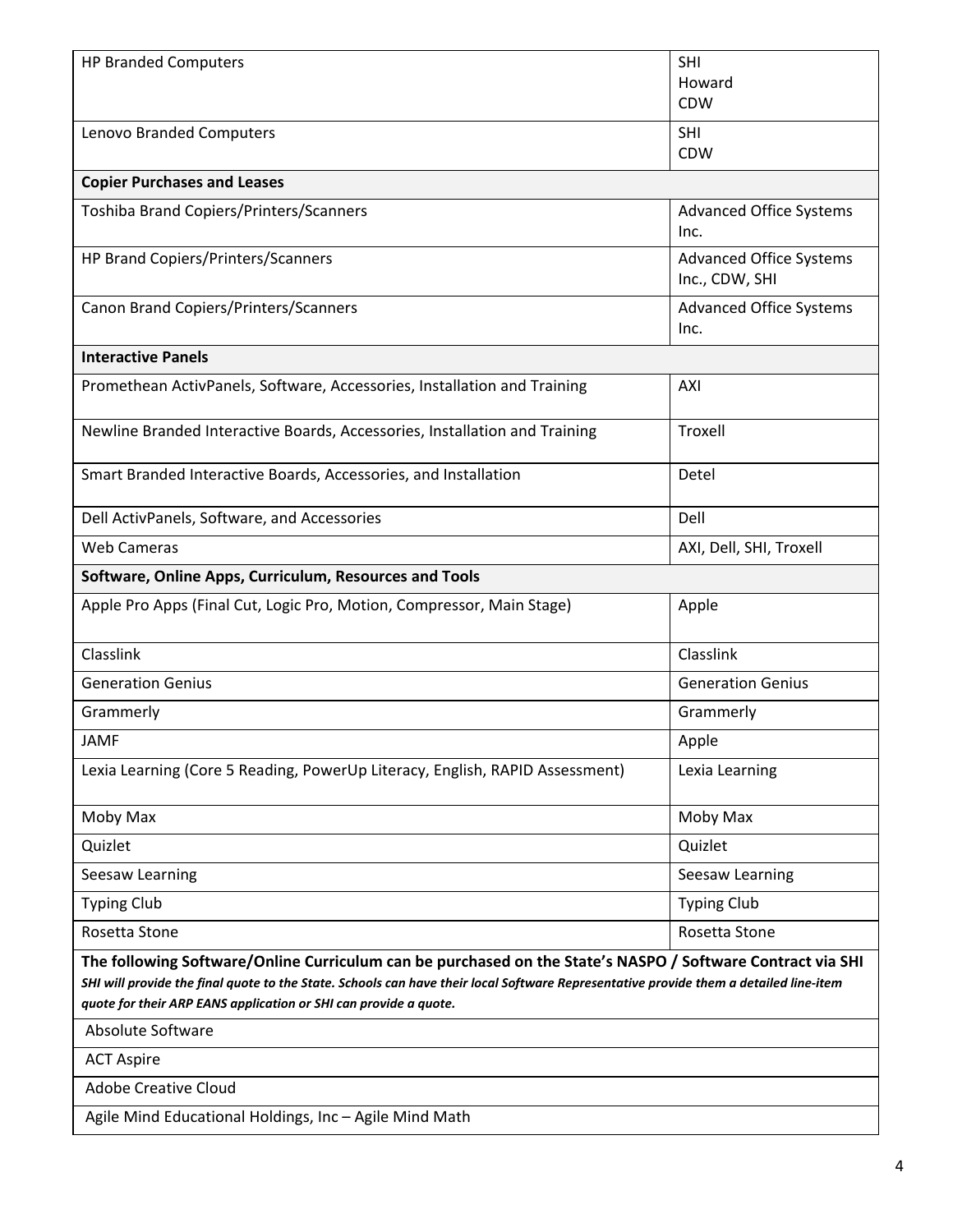| Aleks                                                                                                                      |
|----------------------------------------------------------------------------------------------------------------------------|
| Anti-virus - Various software options available                                                                            |
| Amplify Education, Inc. (Dibels, Amplify Science, Amplify ELA, etc.)                                                       |
| <b>APEX Learning</b>                                                                                                       |
| Blackbaud                                                                                                                  |
| Blackboard                                                                                                                 |
| Brainpop/BrainPop Jr.                                                                                                      |
| Canvas Learning Management by Instructure                                                                                  |
| <b>Curriculum Associates</b>                                                                                               |
| Discovery Education (LPB)                                                                                                  |
| Edpuzzle                                                                                                                   |
| <b>FACTS</b>                                                                                                               |
| Go Guardian                                                                                                                |
| Google Chrome OS Licenses                                                                                                  |
| Google Workspace (new licenses only)                                                                                       |
| Great Minds (Eureka Math)                                                                                                  |
| Himama                                                                                                                     |
| HMHCO - Houghton Mifflin Harcourt (full collection)                                                                        |
| <b>IXL</b>                                                                                                                 |
| <b>JAMF</b>                                                                                                                |
| Kami                                                                                                                       |
| <b>Learning Without Tears</b>                                                                                              |
| LearnZillion (LearnZillion Illustrative Math, Algebra I, Geometry, Algebra II, etc.)                                       |
| MathXL                                                                                                                     |
| McGraw Hill (Inspire Science, Illustrative Math, Algegra 1, Algebra II, Geometry, Geography, Math in Focus, US<br>History, |
| Microsoft Office/0365                                                                                                      |
| MobyMax                                                                                                                    |
| MyView Literacy by Pearson K12/Savvas                                                                                      |
| MyPerspectives by Pearson K12/Savvas                                                                                       |
| <b>Mystery Science</b>                                                                                                     |
| Nearpod                                                                                                                    |
| NewsELA                                                                                                                    |
| NoRed Ink                                                                                                                  |
| <b>NWEA</b>                                                                                                                |
| Padlet                                                                                                                     |
| Peardeck                                                                                                                   |
| Pearson Education (American History, Civics, US History, World History, etc.)                                              |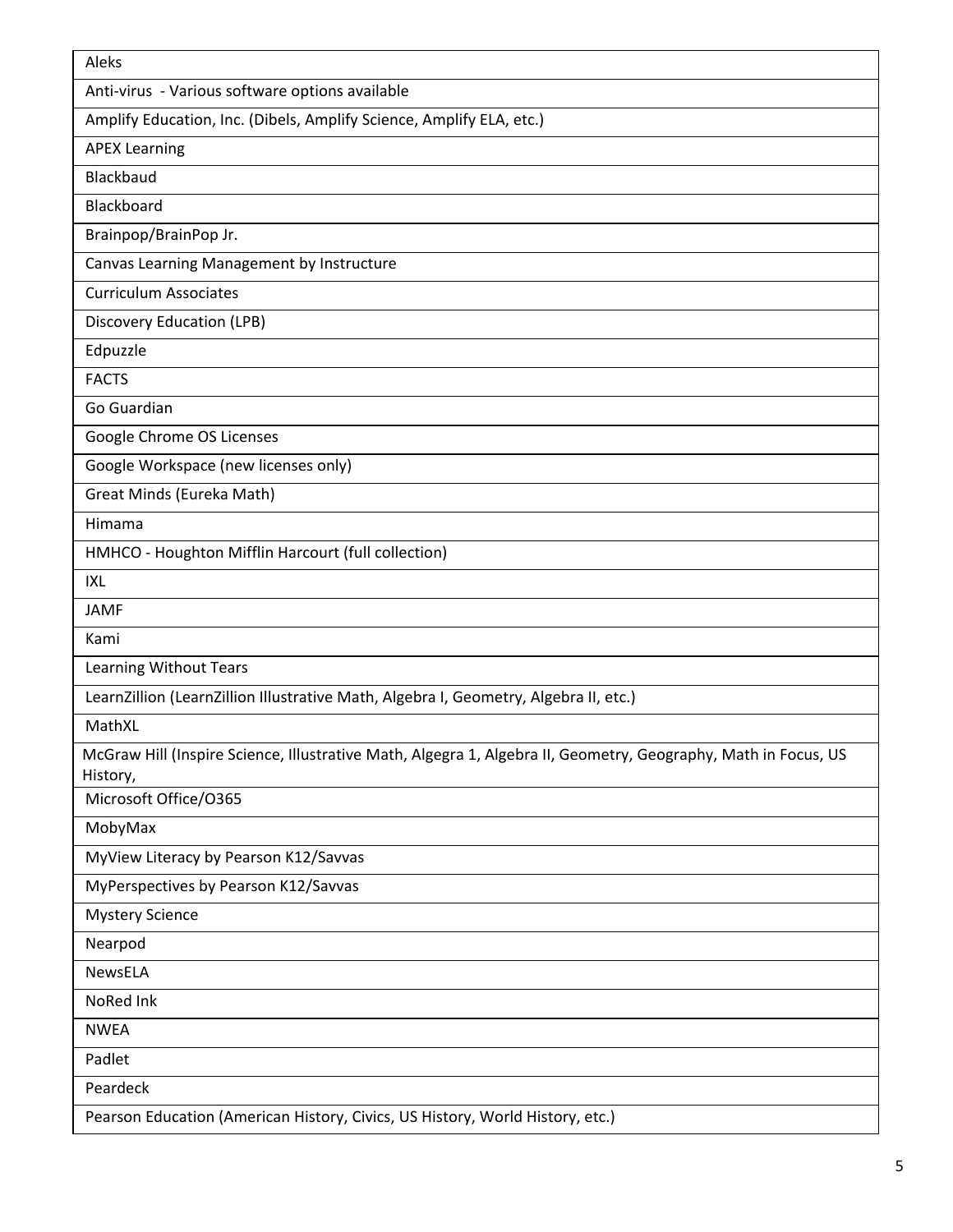| PowerSchool                                                                             |                                        |  |
|-----------------------------------------------------------------------------------------|----------------------------------------|--|
| Quizziz                                                                                 |                                        |  |
| Rediker                                                                                 |                                        |  |
| Renaissance Learning (Accelerated Reader, Freckle Math, Star Learning, Star Math, etc.) |                                        |  |
| Sadlier                                                                                 |                                        |  |
| Savvas Learning Company (Envision, Experience Chemistry, Environmental Science, etc.)   |                                        |  |
| Screencastify                                                                           |                                        |  |
| SeeSaw                                                                                  |                                        |  |
| Securly                                                                                 |                                        |  |
| Starfall                                                                                |                                        |  |
| <b>Teachers Pay Teachers</b>                                                            |                                        |  |
| TurnItIn                                                                                |                                        |  |
| Voyager Sopris Learning, Inc.                                                           |                                        |  |
| <b>Wayside Publishing</b>                                                               |                                        |  |
| WorldBook                                                                               |                                        |  |
| Zaner-Bloser                                                                            |                                        |  |
| Zearn                                                                                   |                                        |  |
| Zoom (specify which type of account the school is requesting)                           |                                        |  |
| <b>Sound Systems and Sound Accessories</b>                                              |                                        |  |
| Microphones                                                                             | Dell, SHI                              |  |
| Microphone Stands and Cables                                                            |                                        |  |
| PA Systems (complete microphone and speakers)                                           |                                        |  |
| Speakers                                                                                |                                        |  |
| <b>Streaming Devices</b>                                                                |                                        |  |
| Apple TVs                                                                               | Apple                                  |  |
| <b>Tablets and Tablet Accessories</b>                                                   |                                        |  |
| Apple iPads                                                                             | Apple                                  |  |
| Apple Pencil                                                                            | Apple                                  |  |
| <b>Amazon Fire Tablets</b>                                                              | Dell                                   |  |
| Microsoft Surface - laptop and Pro Tablet                                               | SHI                                    |  |
| Samsung Tablet                                                                          | Dell                                   |  |
| <b>Screen Protectors</b>                                                                | Apple, Dell, SHI                       |  |
| <b>Stylus Pens</b>                                                                      | Apple, Dell, SHI                       |  |
| Tablet Cases & Bags<br>Apple, Dell, SHI                                                 |                                        |  |
| <b>Broadband Services</b>                                                               |                                        |  |
| Wifi Hotspots with cellular services                                                    | AT&T, Verizon, T-Mobile,<br>and KaJeet |  |
| Wifi Hotspots without cellular service (school will be responsible for cellular costs)  | Dell, SHI                              |  |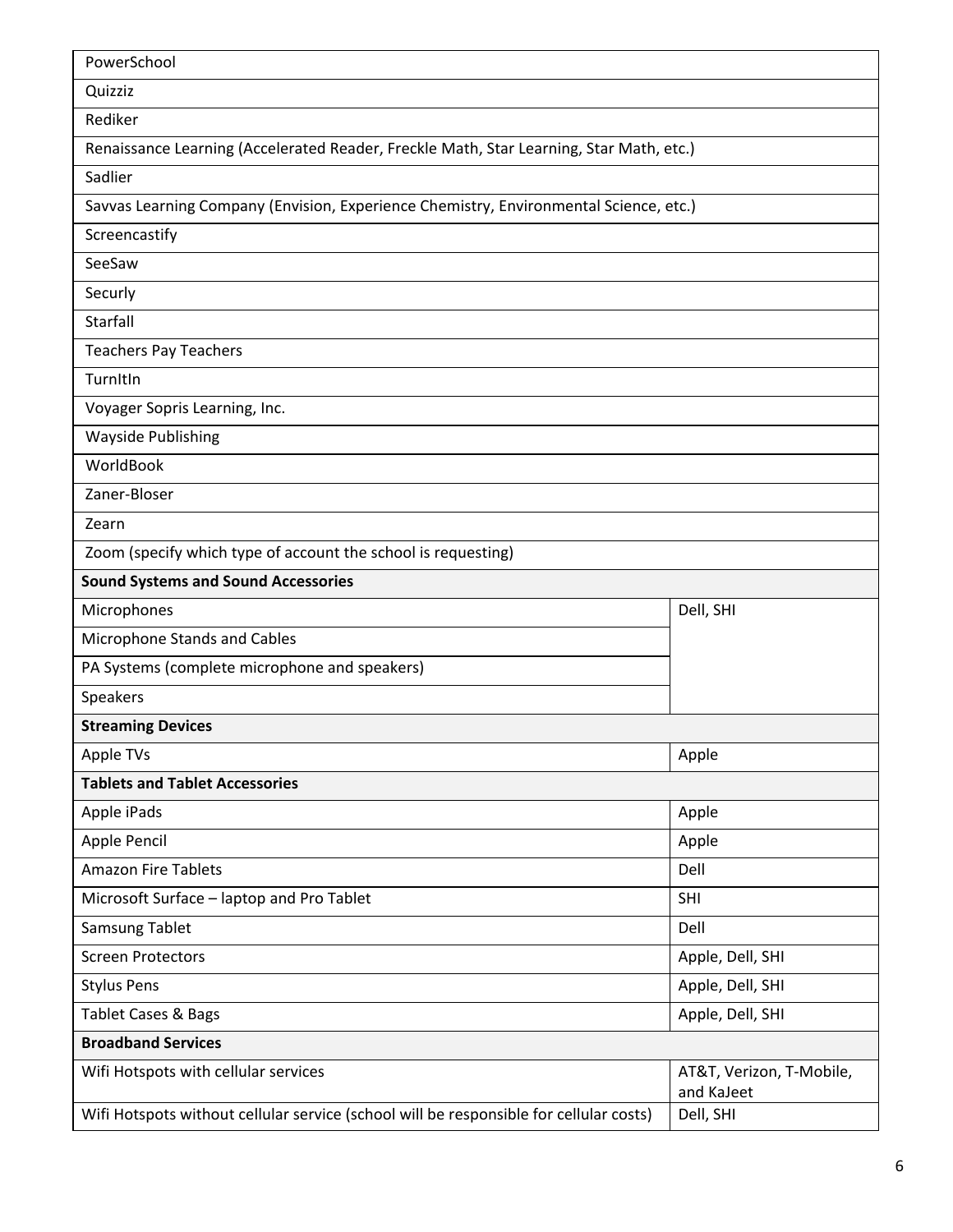| Internet Services                                      | Provide School's<br>Vendor/Quote |  |
|--------------------------------------------------------|----------------------------------|--|
| Antennas                                               | Dell, SHI                        |  |
| Wifi and Network Equipment, Licenses, and Installation |                                  |  |
| Fortinet Branded Equipment                             | <b>SHI</b>                       |  |
| Juniper Branded Equipment                              | SHI, Transformyx                 |  |
| <b>Cisco Branded Equipment</b>                         | Transformyx                      |  |
| Ubiquiti/Unifi Branded Equipment                       | Dell                             |  |
| Meraki Branded Equipment                               | Transformyx                      |  |
| Aruba Branded Equipment                                | SHI, Transformyx                 |  |
| HP Enterprise Branded Equipment                        | <b>SHI</b>                       |  |
| Palo Alto Branded Equipment                            | Dell, Transformyx                |  |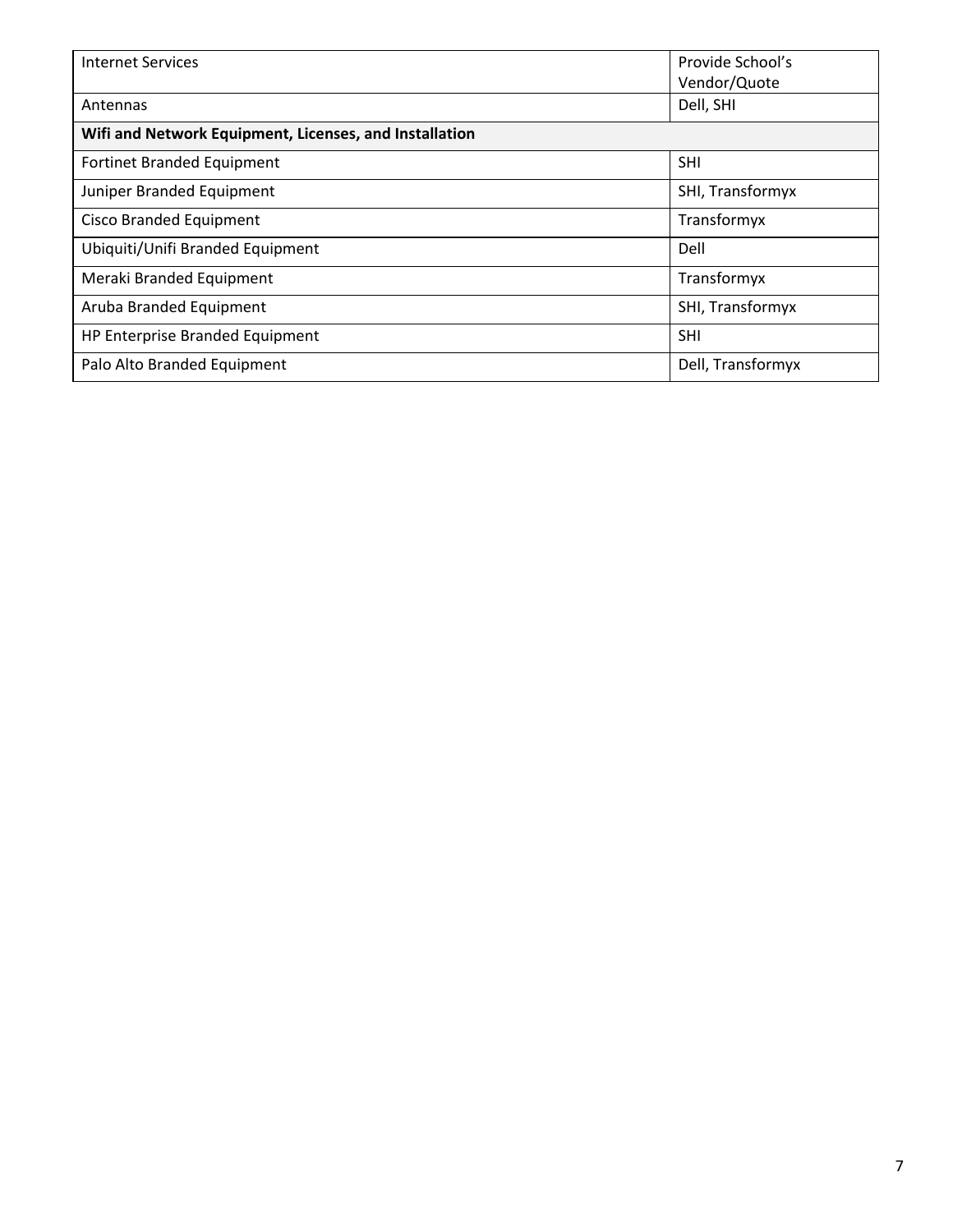| 2) Commonly Requested Non-Technology Goods, Services and Assistance                                                                                                                                                                                                                                                                                                                                                                                                                                                                                                                                                                                                                                                                                                                                                                                                                                                                                                                                                                                                                                                                                                                                                                                                                                                                                                                                           |                     |                                      |
|---------------------------------------------------------------------------------------------------------------------------------------------------------------------------------------------------------------------------------------------------------------------------------------------------------------------------------------------------------------------------------------------------------------------------------------------------------------------------------------------------------------------------------------------------------------------------------------------------------------------------------------------------------------------------------------------------------------------------------------------------------------------------------------------------------------------------------------------------------------------------------------------------------------------------------------------------------------------------------------------------------------------------------------------------------------------------------------------------------------------------------------------------------------------------------------------------------------------------------------------------------------------------------------------------------------------------------------------------------------------------------------------------------------|---------------------|--------------------------------------|
| $\Box$ Air Purifiers<br>$\Box$ Cleaning Supplies<br>$\Box$ Masks<br><b>Filter for Air Purifiers</b><br>Bleach<br><b>Child Masks</b><br>П<br>П<br>Large Refill Bottle<br><b>Adult Masks</b><br>$\Box$ Batteries (assorted sizes: AAA, AA,<br>□<br>LΙ<br>$\Box$ Outdoor Furniture<br>C, D, 12-Volt)<br>Disinfectant Wipes (Lysol)<br>ப<br>$\Box$ Classroom Equipment<br>Disinfectant Spray Bottle<br><b>Benches</b><br>$\mathsf{L}$<br>ΙI<br><b>Disinfectant Refill Bottle</b><br>Seating - Chairs<br><b>Bleachers</b><br>П<br><b>Standing Desks</b><br>$\Box$ Contracted Services<br><b>Tables</b><br>П<br><b>Teacher Desks</b><br><b>Teacher Training</b><br><b>Canopy Tents</b><br>$\perp$<br>ப<br>ΙI<br><b>Desks</b><br>Professional Development<br>Umbrellas (Furniture)<br>П<br>П<br><b>Desk Dividers</b><br>$\Box$ Thermometers (Infrared)<br>Coaching<br>П<br>ΙI<br>$\Box$ Hand Sanitizer<br><b>Room Dividers</b><br>□ COVID-related Signage<br>Regular Size Bottle with Pump<br>Station<br>$\Box$ COVID-related Floor decals<br>Large Refill Bottle<br>$\Box$ Cleaning Equipment<br>П<br>Dispenser<br>Refill for Dispenser<br>П<br><b>Broom</b><br>⊔<br>$\Box$ Hand Soap<br>Disposable Gloves<br>ப<br>Regular Size Bottle with Pump<br>Mops<br>$\mathsf{L}$<br>Mop Bucket<br>Large Refill Bottle<br>ΙI<br><b>Multifold Towels</b><br>Dispenser<br>П<br>Paper Towels<br>Refill for Dispenser<br>$\perp$ |                     | $\Box$ Water Fountain/ Bottle Filler |
| Spray bottles<br>□<br><b>Trash Bags</b><br>Vacuum                                                                                                                                                                                                                                                                                                                                                                                                                                                                                                                                                                                                                                                                                                                                                                                                                                                                                                                                                                                                                                                                                                                                                                                                                                                                                                                                                             | $\Box$ HVAC Filters |                                      |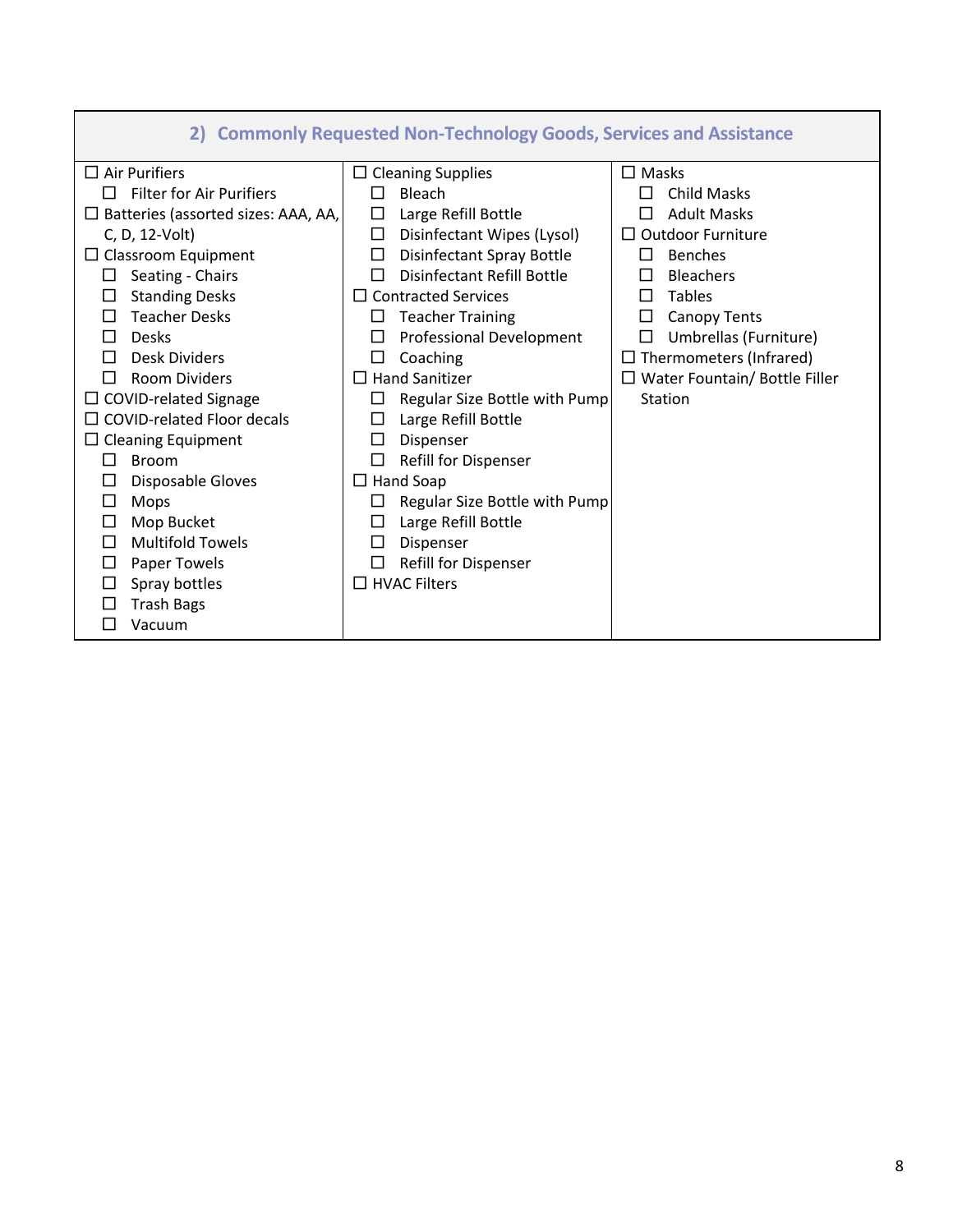| 3) Non-Technology State Contract Vendors and Available Categories                     |                                                                                                                                                                                                        |  |
|---------------------------------------------------------------------------------------|--------------------------------------------------------------------------------------------------------------------------------------------------------------------------------------------------------|--|
| State Contract Vendors have no purchasing limits and therefore do not require quotes. |                                                                                                                                                                                                        |  |
| <b>State Contract Vendor</b>                                                          | <b>Available Categories</b>                                                                                                                                                                            |  |
| □ Office Depot                                                                        | Janitorial chemicals and supplies, PPE (Personal Protective Equipment),<br>thermometers, air purifiers and filters, Water fountain/bottle filter<br>station and filters, and desk dividers.            |  |
| □ Staples Contract & Commercial                                                       | Janitorial chemicals and supplies, PPE, thermometers, air purifiers and<br>filters, water fountain/bottle filter station and filters.                                                                  |  |
| $\Box$ Game Time d/b/a Total Recreation                                               | Challenge course, outdoor fitness equipment, trails, climbers, nets, swings,<br>nature & themed, inclusive play, play systems, zip lines, slides, and more.                                            |  |
| Advance Chemical & Janitorial<br><b>Supply</b>                                        | Paper products & trash can liners, hand products, floor care, and<br>specialized soap refills.                                                                                                         |  |
| $\Box$ CASPR                                                                          | Continuous air and surface pathogen reduction units.                                                                                                                                                   |  |
| $\Box$ Prison Enterprises                                                             | Brooms, mops, brushes and accessories, cleaning & disinfecting solutions,<br>outdoor furniture - benches, tables, trash cans, and office furniture.                                                    |  |
| $\Box$ Grainger                                                                       | Maintenance, repair, and operations supplies, air purifiers and filters, floor<br>scrubbers, vacuums, desk dividers, lockers, bleachers, room dividers,<br>canopy tents, storage sheds, and umbrellas. |  |
| $\square$ Hon                                                                         | Tables, desks, HON branded seating, HON education products, and NOW<br>next lane furniture.                                                                                                            |  |
| $\Box$ Allsteel, Inc.                                                                 | Office furniture and lockers.                                                                                                                                                                          |  |
| <b>N</b> KI Furniture Solutions                                                       | Desks and furniture.                                                                                                                                                                                   |  |
| $\Box$ OFS Brands, Inc                                                                | Furniture, desks, and tables.                                                                                                                                                                          |  |
| Hertz Furniture Systems LLC                                                           | Classroom/cafeteria furniture.                                                                                                                                                                         |  |
| □ Louisiana School Equipment Co                                                       | Classroom/cafeteria furniture, lockers, and mobile folding tables.                                                                                                                                     |  |
| KV Work Space                                                                         | Modular walls, panel systems, furniture: seating, tables, desks,<br>workstations, storage, accessories, lighting, outdoor                                                                              |  |
| $\Box$ State Chemicals - State Industrial<br>Product Inc.                             | Janitorial Chemicals                                                                                                                                                                                   |  |

H